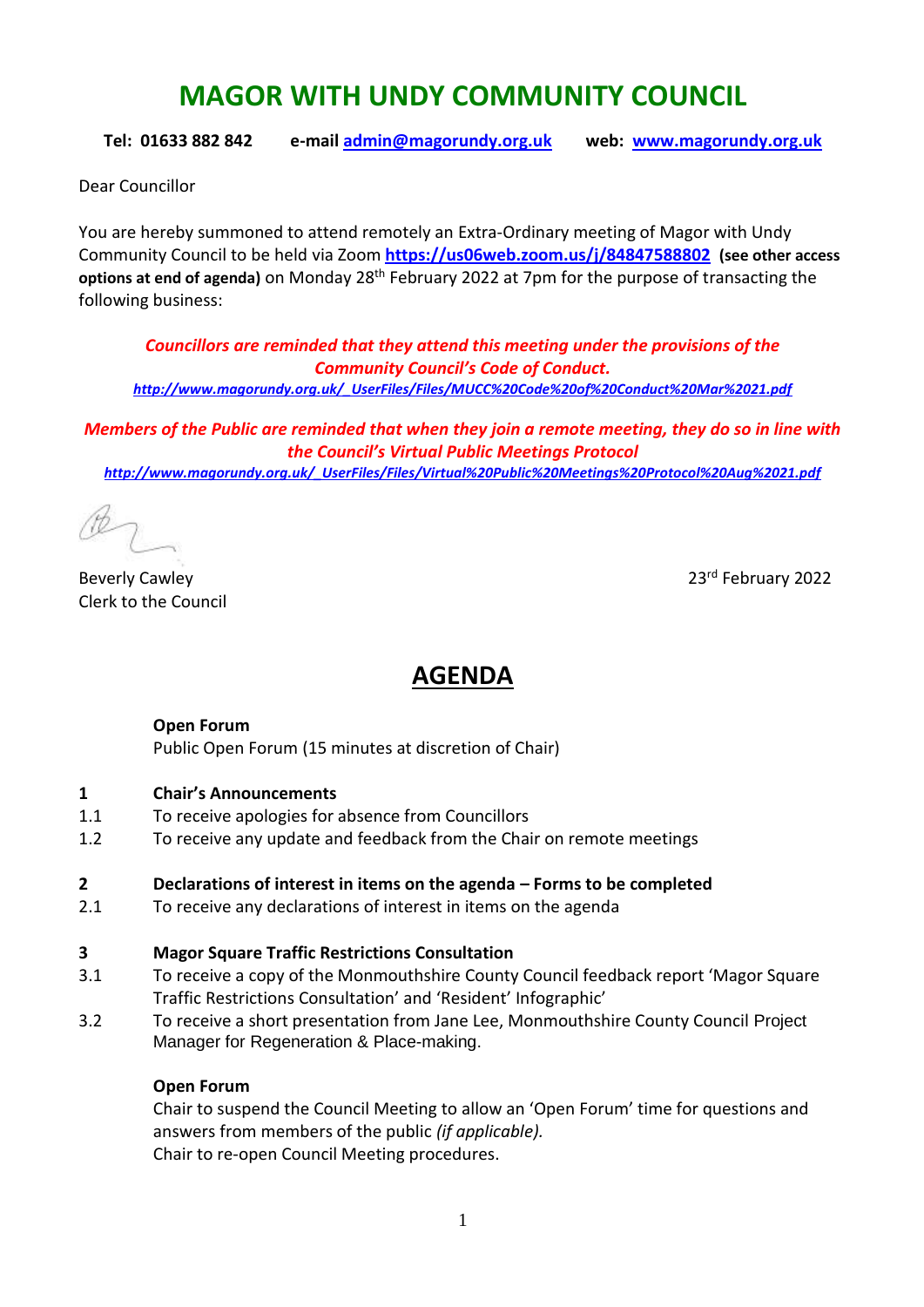## **4 MARKET – MAGOR SQUARE**

4.1 To receive and note two short written reports from Cllr Crook in respect of Greentop Events – Street Markets' proposal to hold regular markets in Magor Square, and agree any actions required.

## **5 Planning - View applications at** <http://www.monmouthshire.gov.uk/planning>

- 5.1 To consider:
- 5.1.a **DM/2022/00150**  Erection of storage unit, for storage of hay and other items of Machinery - Paddock At The Junction Of Bencroft Lane And Silurian Road.
- 5.1.b **DM/2022/00052 -** Non-material amendment to planning reference DM/2021/00804 to substitute drawings to allow the removal of cladding on the north-eastern stairwell tower - Magor Brewery, Newport Road, Magor
- 5.1.c **DM/2022/00200**  Single storey rear extension 17 Badgers Walk, Undy
- 5.1.d **DM/2022/00254 -** Extension and alterations to an existing residential care home to provide two additional en-suite bedrooms - The Drive Care Home, Whitehall Gardens, Undy
- 5.2 To note correspondence from Welsh Government to Monmouthshire County Council Planning Authority advising that WG have been requested to 'call in' Hybrid planning Application DM/2019/01937 - outline planning for 155 dwellings, and full planning for 72 dwellings both with associated open space and infrastructure at Vinegar Hill, Undy.
- 5.3 To note Mon CC weekly new and decided planning lists <https://www.monmouthshire.gov.uk/planning-3/weekly-planning-lists/>

#### **6 Casual Vacancy**

- 6.1 To note that due to the timing of the Councillor's resignation, in relation to the May 2020 local elections, an election will not be held to fill the vacancy.
- 6.2 To note and consider the option available, to Co-opt a person to fill the vacancy for the next 2 months, and agree any action.

## **7 Staffing**

7.1 To receive feedback on the recruitment process to replace the Clerk and RFO and agree any actions required.

#### **8 Boundary Changes and Elections May 2022**

- 8.1 To note that with effect from the 5<sup>th</sup> May, 2022 'Magor with Undy Community Council' will become 'Magor with Undy Town Council' following the recommendation made by Monmouthshire County Council *(under LGA 1976 s.76)* in the boundary changes, and the subsequent Order issued by Welsh Government 'The Monmouthshire (Communities) Order 2022'
- 8.2 To ratify the changes, declaring the transition from Community Council to Town Council as from the 5<sup>th</sup> of May 2022, (under the LGA 1972 s.245B) and confirming that as from 5<sup>th</sup> May 2022 a Town Mayor will be elected by Council in preference to a Chair.
- 8.3 To note that Nomination papers for the Magor with Undy Community Council wards are available from the clerk. Full details regarding the election process can be found at <https://mcc-elections-2022.webnode.co.uk/>

#### **9 Working Groups**

#### 9.1 **Brewery Working Group**

9.1.a To note that Cllr Carole Hopkins has resigned from the Brewery Working Group and consider and/or agree the appointment of a replacement Councillor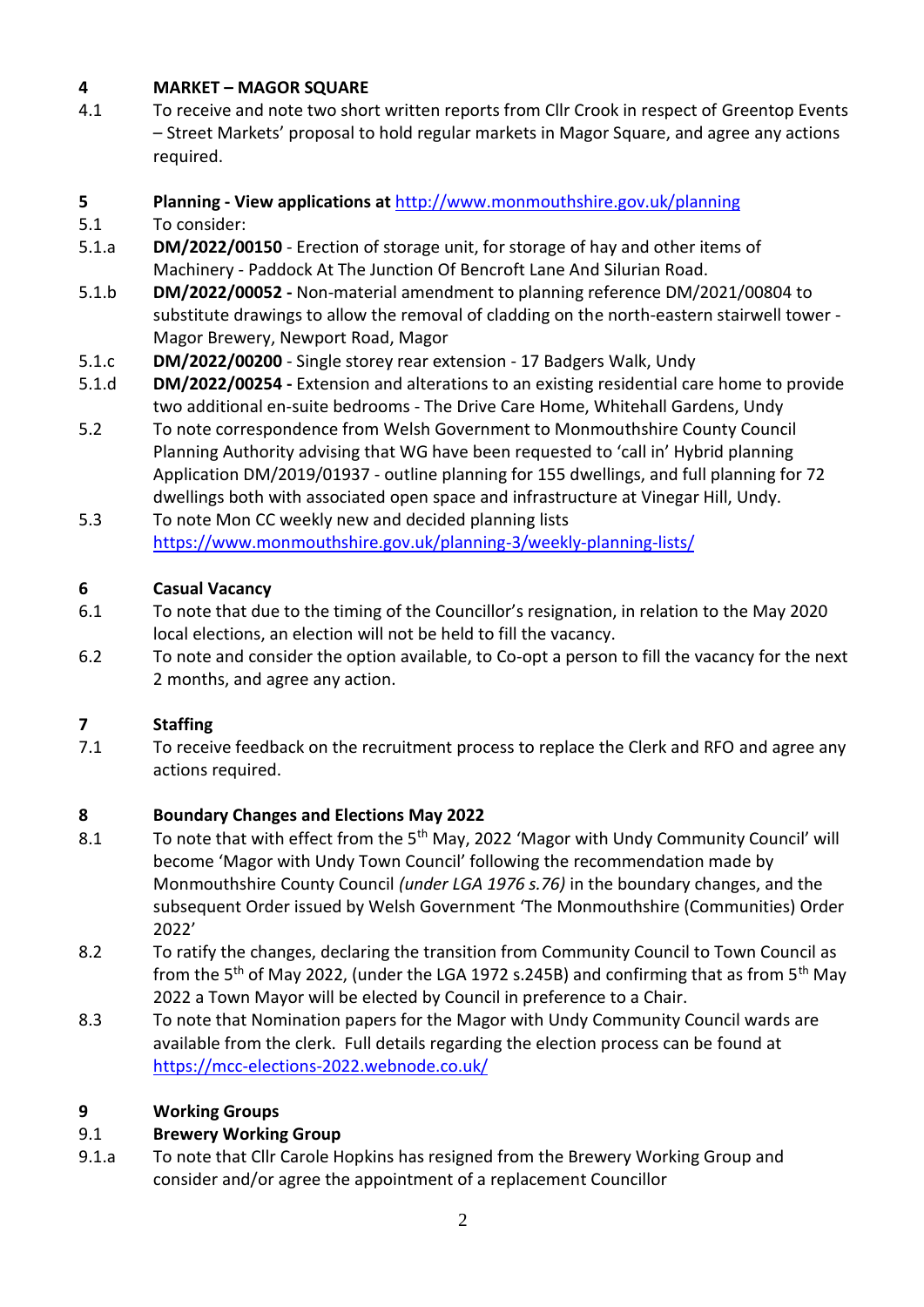#### 9.2 **Queen's Platinum Jubilee Working Group**

- 9.2.a To receive a report from the working group, and agree any recommendations.
- 9.2.b To note that 'Crafty Together' are interested in 'Yarn Bombing' Magor Square for Easter and the Queen's Platinum Jubilee and are seeking Council's approval to proceed.

#### 9.3 **MUGA Working Group**

9.3.a To receive a report from the working group and agree any actions

## **10 Consultations**

10.1 The Welsh Government: - The Local Government and Elections (Wales) Act 2021: Draft Statutory Guidance for Community and Town Councils (closes 17/03/22) Local Government [and Elections \(Wales\) Act 2021: Community and Town Councils statutory guidance](https://eur01.safelinks.protection.outlook.com/?url=https%3A%2F%2Fgov.wales%2Flocal-government-and-elections-wales-act-2021-community-and-town-councils-statutory-guidance&data=04%7C01%7CTim.Donegani%40gov.wales%7C6e9dcaa8cbe6407f475b08d9c07ff061%7Ca2cc36c592804ae78887d06dab89216b%7C0%7C0%7C637752477982030045%7CUnknown%7CTWFpbGZsb3d8eyJWIjoiMC4wLjAwMDAiLCJQIjoiV2luMzIiLCJBTiI6Ik1haWwiLCJXVCI6Mn0%3D%7C3000&sdata=jAe1JMc37NgDAYhmPZoF80LkNbWaND1m5UQ3vZeWBaU%3D&reserved=0)  [GOV.WALES](https://eur01.safelinks.protection.outlook.com/?url=https%3A%2F%2Fgov.wales%2Flocal-government-and-elections-wales-act-2021-community-and-town-councils-statutory-guidance&data=04%7C01%7CTim.Donegani%40gov.wales%7C6e9dcaa8cbe6407f475b08d9c07ff061%7Ca2cc36c592804ae78887d06dab89216b%7C0%7C0%7C637752477982030045%7CUnknown%7CTWFpbGZsb3d8eyJWIjoiMC4wLjAwMDAiLCJQIjoiV2luMzIiLCJBTiI6Ik1haWwiLCJXVCI6Mn0%3D%7C3000&sdata=jAe1JMc37NgDAYhmPZoF80LkNbWaND1m5UQ3vZeWBaU%3D&reserved=0)

#### **11 Village Improvements**

#### 11.1 **Village Maps:**

11.1.a To note feedback from the Clerk and agree any actions required.

#### 11.2 **Welcome Signage**

- 11.2.a To note feedback from the Clerk and agree any actions required
- 11.3 **Finger Posts**
- 11.3.a To receive feedback from the Clerk and agree any actions required.

#### 11.4 **Brown & White Tourism Signs**

11.4.a To receive information from Cllr Taylor and agree any actions required.

#### **12 Policies**

- 12.1 To note and confirm/ratify changes to the Council's 'Recruitment and Selection Policy' as agreed 10/01/22 Min No. 228.1
- 12.2 To reconsider the 'Virtual Meetings' Protocol following a complaint from a member of the public, and agree any actions and/or changes.

#### **13 Summer & Winter Planting**

13.1 To consider and agree a plan (specification) for succession planting, maintenance and watering throughout Magor with Undy and agree any actions

## **14 Reports**

#### 14.1 **Councillors**

- 14.1.a Flooding: To receive any written reports in respect of flooding issues in the area, and agree any actions required. *(subject to receipt of papers)*
- 14.1.b Village Assessment: To receive any written reports in respect of the Village assessment and monitoring *(subject to receipt of papers)*
- 14.1.c To receive any activity reports from Councillors *(subject to receipt of papers)*
- 14.1.d To receive any other reports from Councillor representatives on outside bodies *(subject to receipt of papers)*

#### **15 Meeting Dates**

15.1 Ordinary Meeting  $-14<sup>th</sup>$  March 2022 at 7pm